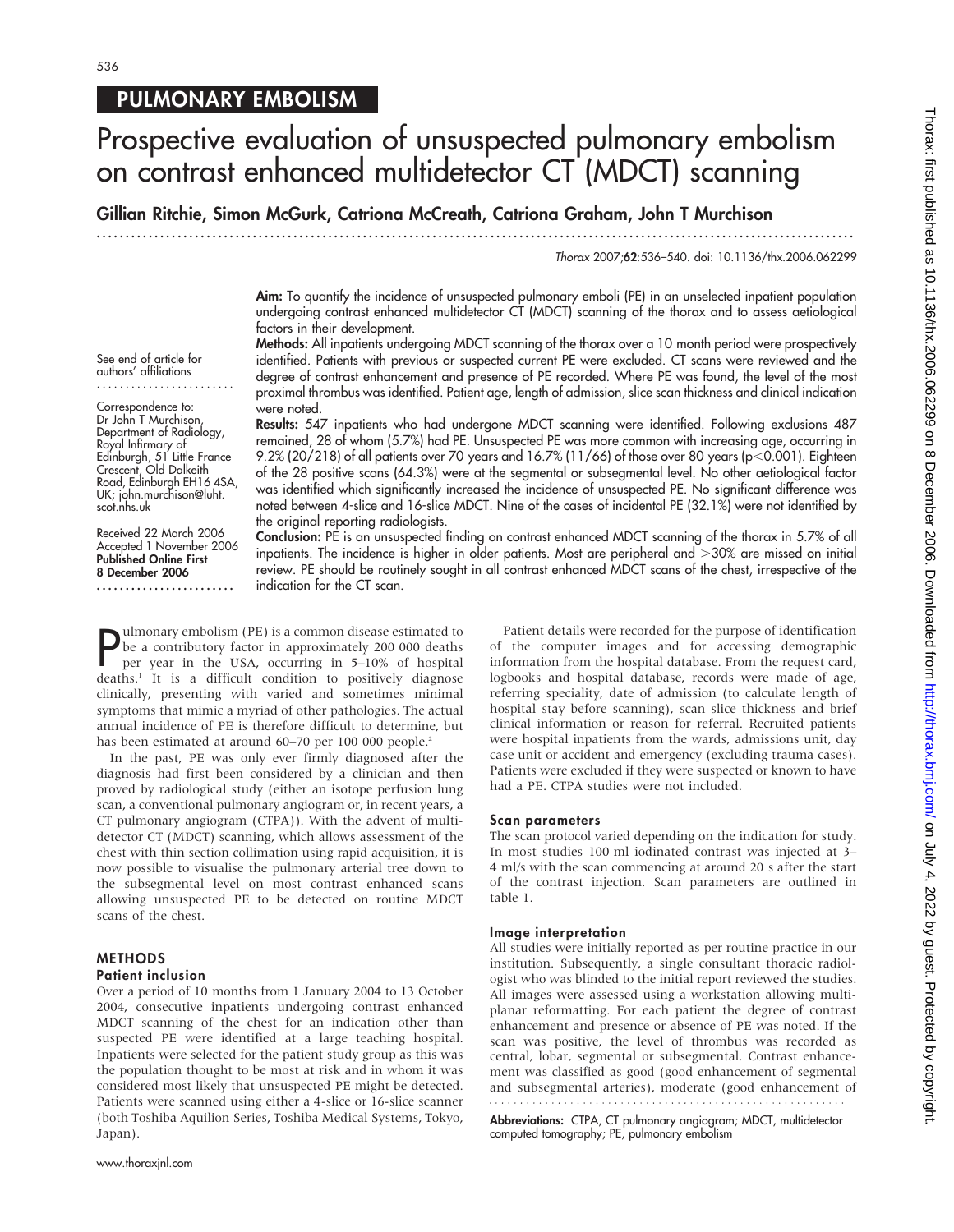| Protocol         | k٧  | Contrast and<br>concentration<br>(mg/ml) | Contrast<br>volume (ml) | <b>Table feed</b><br>(mm/rotation) | Pitch |
|------------------|-----|------------------------------------------|-------------------------|------------------------------------|-------|
| Chest (16-slice) | 120 | Niopam 300                               | 90                      | 23                                 | 23    |
| Aorta (16-slice) | 120 | Iomeron 400                              | 100                     | 23                                 | 23    |
| Chest (4-slice)  | 120 | Niopam 300                               | 90                      |                                    | 5.5   |
| Aorta (4-slice)  | 120 | lomeron 400                              | 100                     |                                    | 5.5   |

Systems, Tokyo, Japan).

segmental but not of subsegmental branches) or poor (inadequate enhancement of entire pulmonary arterial tree). Patients were excluded from the study at this stage if there was poor or absent contrast enhancement, if the lungs were only partially imaged or the images were not retrievable on the workstation (technical difficulties).

If scans were found to show PE which had not previously been reported, the appropriate clinical team was informed.

#### RESULTS

During the study period 547 consecutive inpatients undergoing MDCT scanning of the thorax were identified from the scanner logbooks. Sixteen patients were excluded because of absence of intravenous contrast, 25 for incomplete lung imaging and 19 were excluded because of poor contrast enhancement.

Following exclusions, 487 study patients remained. These were inpatients with good or moderate contrast enhancement of the pulmonary arteries and no suspected or prior history of PE. The study group included 200 female patients (41%) and 287 male patients (59%). The median age was 69 years (range 15–93).

Twenty-eight of the 487 scans showed PE, an incidence of 5.7% of the total study population. Twenty of the 218 patients over 70 years of age had unsuspected PE, an incidence of 9.2% in this cumulative grouping. This rose in the group aged over 80 years to an incidence of 16.7% (11/66). The median age of all patients with a positive scan was 77 years (range 52–88). There was a statistically significant association between age group and the rate of unsuspected PE ( $\chi^2$  = 13.28, p<0.001) with a significant difference in the rate of PE with increasing age. The distribution of PE by age is recorded in table 2 although, for the purposes of analysis, the  $<$  50 and 50–59 age groups have been combined.

Of the 28 positive scans, 27 (96.4%) showed good contrast enhancement; the one scan that showed only moderate enhancement had thrombus at a segmental level.

Four hundred and two patients (82.5%) were scanned on a 16-slice scanner and images reconstructed at 1 mm thickness. The incidence of PE among this subgroup was 6.0% (24/402). Eighty-five patients (17.5%) were scanned on a 4-slice scanner with slice reconstructions at either 2 mm or 3 mm. Four of these scans were positive for PE, an incidence of 4.7%. Of these, three were scanned with 3 mm slice thickness. No statistically significant difference was noted between 4-slice and 16-slice

| Age (years) | N          | N (%) positive |  |
|-------------|------------|----------------|--|
| $<$ 50      | $\Delta$ 7 | (0)            |  |
| $50 - 59$   | 75         | 3(4)           |  |
| $60 - 69$   | 147        | 5(3.4)         |  |
| $70 - 79$   | 152        | 9(5.9)         |  |
| > 80        | 66         | 11(16.7)       |  |

scanners in their ability to identify unsuspected PE ( $p = 0.80$ , Fisher's exact test).

The distribution of proximal thrombus in the entire population is shown in fig 1. Figure 2 is an example of subsegmental thrombus in the right lower lobe, fig 3 shows segmental level thrombus and fig 4 shows more proximal PE in the main pulmonary arteries bilaterally. All were unsuspected. Nineteen of the 28 cases of PE (67.9%) were positively identified on the initial report. Of the nine positive studies not identified at initial review, thrombus was segmental in six cases and subsegmental in three. The distribution of involved lobes is summarised in fig 5.

Referral speciality and clinical information given on the request card were used to determine any prior risk. The presumptive diagnosis of all patients at referral is illustrated in fig 6. Most referrals, accounting for just over a third, were from respiratory physicians (166/487); general surgeons and general medical teams accounted for just over 10% of referrals each, with fewer referrals from gastrointestinal medicine, the transplant unit, geriatrics and intensive care.

Studies were performed as determined by clinical urgency, based largely on information provided on the patient request card. At our institution most inpatient CT scans are performed within 3 days of request.

Eighteen of the 28 positive scans (64.3%) and 343 of the total scans (70.4%) were carried out for confirmed or presumed malignancy. There was no evidence of a statistically significant difference in the proportion of PE cases in those with suspected malignancy and those not suspected of malignancy (18/343  $(5.2\%)$  vs 10/144 (6.9%), difference  $-1.7\%$  (95% CI  $-6.47\%$  to 3.08%),  $p = 0.486$ , binomial test for proportions).

The median duration of inpatient admission before scanning was 3 days (range 0–255). The distribution of hospital stay for patients with a positive scan is shown in fig 7. When the length of hospital stay was grouped into 0–1, 2–3, 4–6 and 7+ days, there was no statistically significant relationship between length of hospital stay and likelihood of finding unsuspected PE  $(\chi^2 = 2.169, p = 0.538)$ .

#### **DISCUSSION**

#### Terminology and significance of unsuspected PE

Previous studies<sup>34</sup> have described the finding of PE in situations where this is not suspected as ''incidental'' PE. In this study we have chosen to use the term ''unsuspected'' PE, previously also used by Gosselin et al.<sup>5</sup> The term "incidental" to some suggests clinical insignificance. We feel there is little evidence to support the implication that these emboli are necessarily of less clinical significance just because they are identified as an incidental finding.

Recent meta-analysis of necropsy studies has shown that PE remains a common condition where there is a discrepancy between clinically suspected and necropsy proven cause of death.6 The significance of small PE has been called into question. While discussion as to the importance of small emboli is beyond the scope of this article, a comprehensive summary of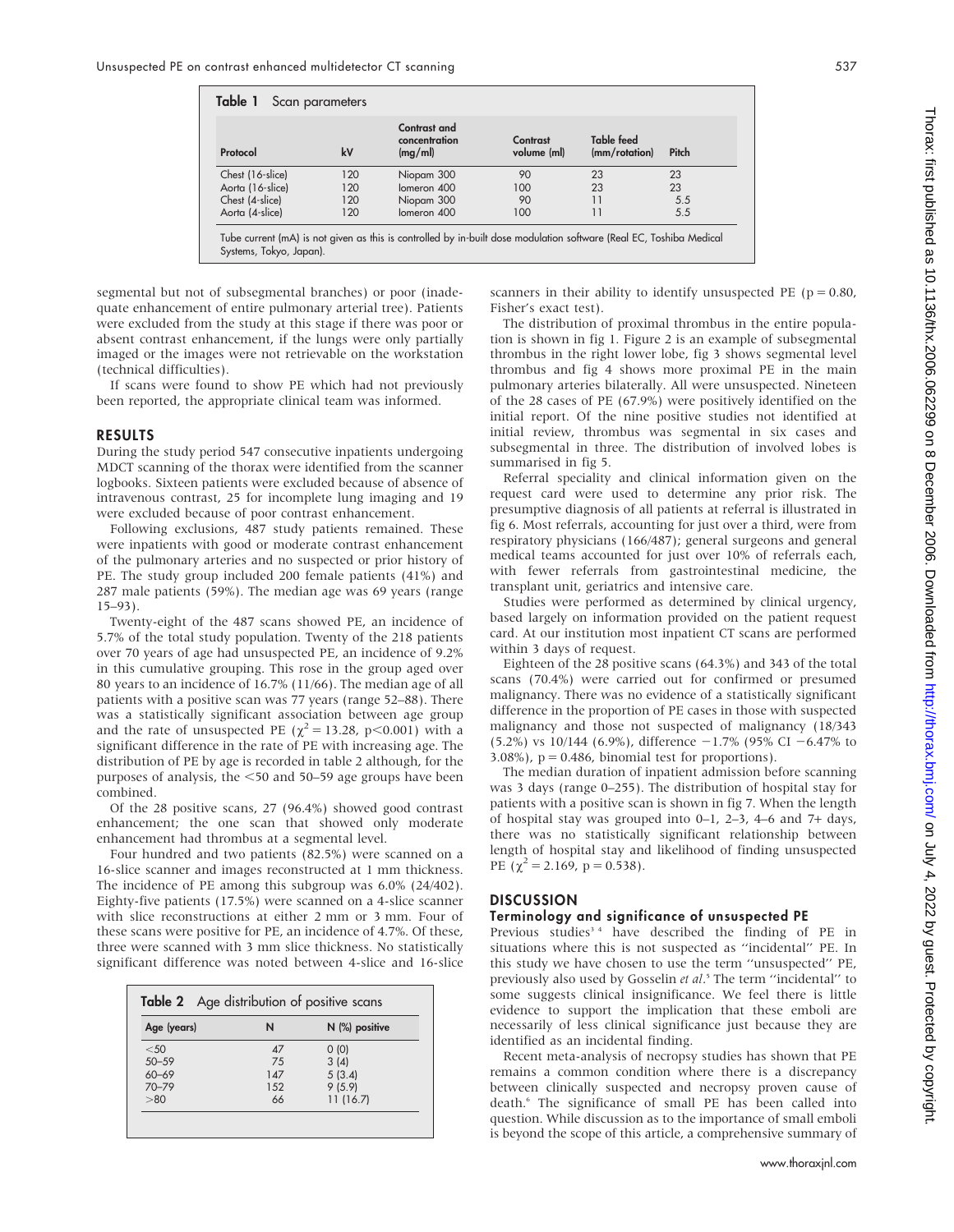

Figure 1 Proximal extent of thrombus in the study population.

the evidence regarding small PE is contained in a recent editorial by Goodman.7 It is of note that, of the 28 emboli identified in this study, 18 were at the segmental or subsegmental level and might be classified as small.

#### Identification and estimates of prevalence of PE

Contrast enhanced CT scanning, specifically CTPA, has become the first line investigation in many centres in the diagnosis of PE due to a high inter-observer agreement,<sup>8</sup> identification of unsuspected pathologies<sup>9</sup> and because it is a cost effective method of imaging PE.10

Unsuspected PE has previously been identified in patients undergoing contrast enhanced CT scanning of the chest for reasons other than suspected PE. Using older technologies in a study of 1879 patients undergoing contrast enhanced helical CT scanning of the thorax, Winston et  $al<sup>4</sup>$  identified 18 patients with unsuspected PE, estimating the prevalence at 1%. A similar study by Gosselin et  $a<sup>j</sup>$  found an overall rate of 1.5%, with up to 5% of inpatients having PE. More recently, using a 4 slice MDCT scanner, Storto et al<sup>3</sup> found incidental PE in 4% of 474 inpatients. No previous studies have reported rates of unsuspected PE using a 16-slice MDCT scanner.

Our study has shown an overall rate of unsuspected PE of 5.7%. We identified only those inpatients in whom PE was an unexpected finding. Because we excluded CTPA examinations and patients with a known PE, this figure must be an underestimation of the actual prevalence of PE in the hospital population. The fact that we are now identifying these unsuspected PE on a regular basis implies that PE is much more common than previously appreciated. Many of the unsuspected PE were in the smaller segmental and subsegmental arteries. While large central PE may seem more likely to be clinically apparent, peripheral emboli are also important because of the tendency to cause pulmonary infarction, pleuritic chest symptoms and as a possible prelude to larger potentially life threatening emboli. Until the natural history of these smaller PE is better understood, it remains the responsibility of the radiologist to report them and of the clinician to define the treatment. We cannot conclude from this study whether or not patients with unsuspected PE should be anticoagulated or not. We would expect that the larger emboli at least require treatment. Evidence is uncertain as to the optimal management for the smaller asymptomatic emboli. In our institution, clinicians certainly still consider all detected PE as significant and treat them as such.

The question which our study does raise is whether PE, and in particular small PE, are more common than previously recognised. If this is the case, then these small PE may be of lesser clinical significance than larger clinically evident PE and may merit a different management strategy. A possible strategy, which would need to be fully evaluated, would be to do a leg ultrasound in patients with unsuspected or



Figure 2 Subsegmental thrombus in the right lower lobe.

asymptomatic emboli to look for possible deep vein thrombosis and avoid anticoagulation if negative.

#### Spatial resolution and identification of PE

The higher incidence of PE found in our study compared with previous studies may be due to improved spatial resolution. Previous work has indicated that MDCT scanning increases conspicuity of small peripheral arteries.<sup>11-12</sup> Several studies have also shown increased sensitivity for detection of pulmonary embolism in subsegmental vessels using MDCT scanning.<sup>13-15</sup> Patel et  $al^{16}$  have previously shown that MDCT scanning demonstrates more PE and in smaller vessels than single slice scanning. In addition, the same study showed that use of MDCT decreasing slice thickness from 2.5 mm to 1.25 mm improved visualisation of segmental and subsegmental vessels and PE.

If spatial resolution is the principal determining factor in identification of peripheral emboli, it is perhaps not surprising that we found more incidental PE in patients scanned using a 16-slice scanner with 1 mm slice thickness than in a 4-slice scanner with a 2 or 3 mm slice thickness. The difference in this study between 4-slice and 16-slice scanning was not statistically significant. This probably reflects the small number of positive scans identified.



Figure 3 Segmental level thrombus.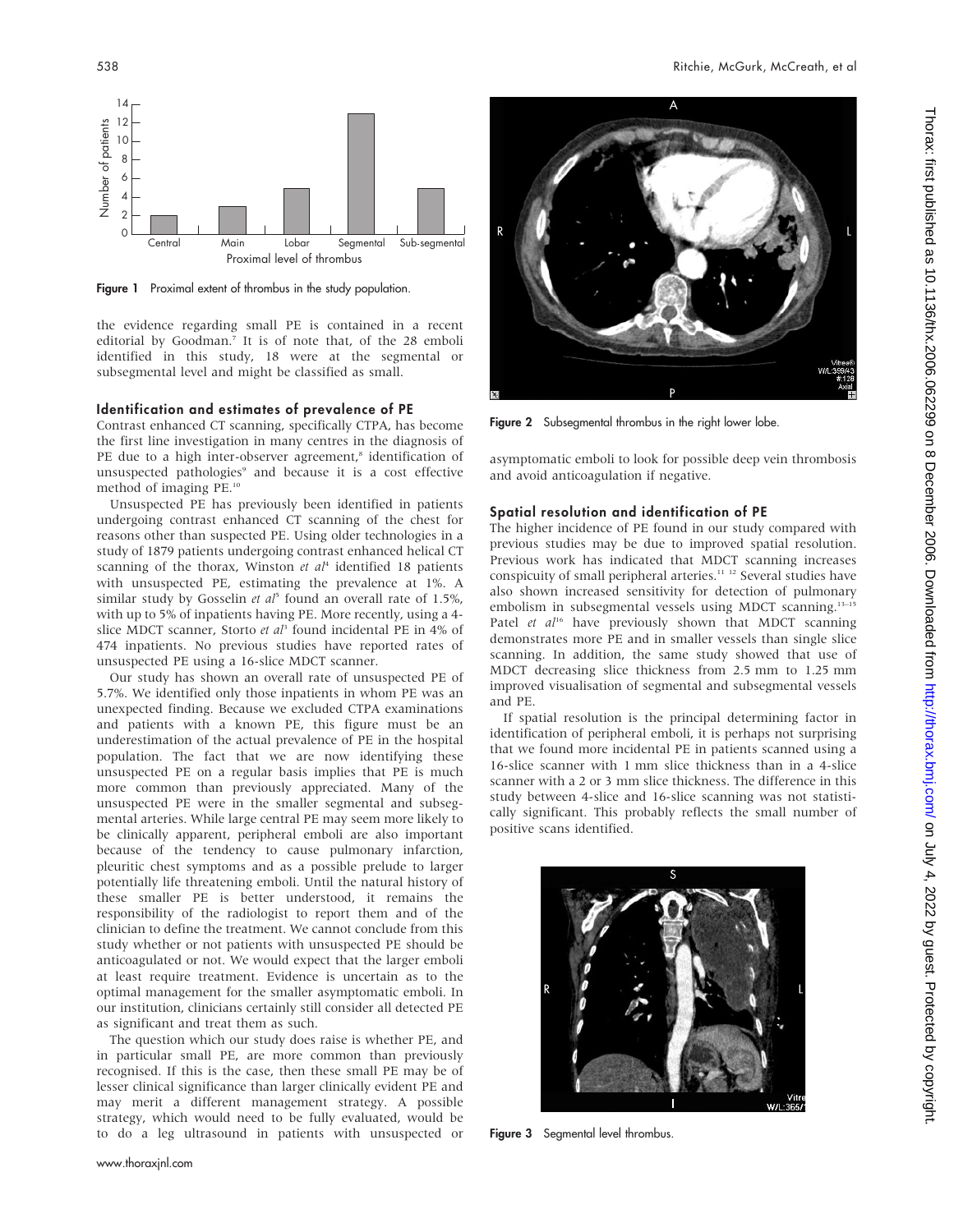



Figure 5 Site of thrombus in study population.

Figure 4 Pulmonary embolism in the main pulmonary arteries bilaterally.

In this study only 67.9% of the positive scans were initially reported as showing PE. In all nine cases (32.1%) where PE was not identified, thrombus was at the segmental level or more distally. This suggests that smaller clots are more easily overlooked, and highlights the need to include a thorough assessment of pulmonary arteries in all contrast enhanced thoracic CT scans.

## Aetiological factors in unsuspected PE

#### Age

Older patients are significantly more likely to develop symptomatic thromboembolic disease.<sup>2 17 18</sup> This study shows that older people are also more likely to develop unsuspected PE. This was most dramatically illustrated in the 80+ age group in whom PE occurred in 16.7% of cases (table 2). We recognise that age may be a surrogate for other risk factors known to be associated with an increased risk of PE such as malignancy, immobility or heart failure.

#### Malignancy

The suggestion that rates of incidental PE are higher in patients with confirmed or presumed malignancy is not new. In a subgroup assessment following the PIOPED study, 14 of 20 patients in whom unsuspected PE was proved to be the principal cause of death at autopsy had advanced associated diseases with malignancy in 4 patients.<sup>19</sup> The link between thromboembolic disease and malignancy is further suggested by the finding of an increased risk of the diagnosis of malignancy in the 2 years following diagnosis of venous thromboembolism in a large retrospective study.20 In a recent paper regarding incidental PE, Storto et  $al^3$  noted that 70% of patients with incidental PE had malignancy. No statistically significant correlation between malignancy and the incidence of PE was noted in this study. The reasons for this are uncertain, but may reflect in part the small number of positive cases and the fact that most of the patients having a contrast enhanced CT scan of the thorax fell into this category and that many of the scans were for presumed rather than confirmed malignancy.

#### Hospital admission

No significant association was seen in this study between length of hospital admission and presence of PE. Hospital inpatient stays are now relatively short. The average stay for all patients scanned in this study was only 3 days and 17 of the 28 positive cases were identified within 5 days of admission. We would suggest that at least some of these emboli had been present before admission. We would also suggest that, for patients with longer admissions, the use of low molecular weight heparin as prophylaxis might have a protective effect; however, this information was not easily available during this study.

The rate of unsuspected inpatient PE will not reflect the general outpatient incidence. This population theoretically should have fewer risk factors for PE and therefore presumably a lower incidence.<sup>3</sup> A small number of outpatient scans were inadvertently assessed before exclusion from our study. Of 43 such studies, four patients (9.3%) showed incidental PE. This is at odds with the suggestion that prolonged hospital admission increases the rate of PE, but is felt likely to be spuriously high due to the small number of patients involved and a larger study is needed in this outpatient group.

In conclusion, unsuspected PE was found in 5.7% of inpatients undergoing a contrast enhanced MDCT scan of the thorax. The detection of these thrombi suggests that the actual prevalence of PE in the hospital population is greater than previously appreciated. The incidence increases significantly with age, with 9.2% of those aged over 70 and 16.7% of those aged over 80 being affected. We found no statistical correlation with the length of admission or associated malignancy. More than 30% of emboli were missed on initial review; all of these



Referral diagnosis

Figure 6 Presumptive diagnosis at referral. Cancer refers to any patient with known or suspected cancer, mediastinal or pulmonary mass. Collection covers patients being imaged to evaluate pleural or pericardial collections. Infection includes patients with slow to resolve pneumonia or sepsis. Transplant identifies a group of patients being assessed for hepatic and renal transplantation. Aneurysm covers patients with thoracic aneurysm as well as patients suspected of having acute aortic syndrome. Miscellaneous describes a heterogeneous group with diverse presumptive diagnoses including pulmonary fibrosis, emphysema, collapse, hoarseness and dysphagia.